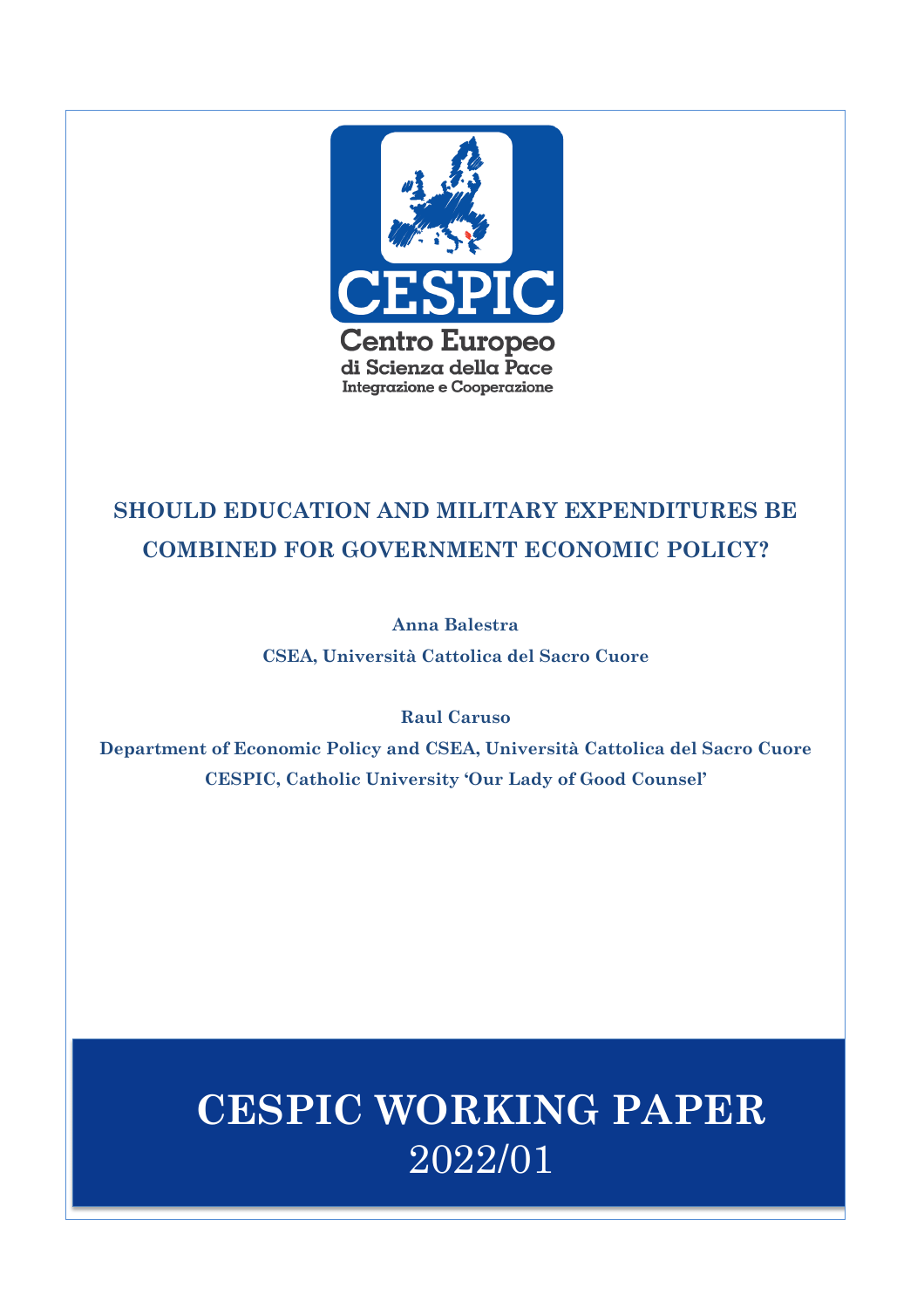## **SHOULD EDUCATION AND MILITARY EXPENDITURES BE COMBINED FOR GOVERNMENT ECONOMIC POLICY?**

## **Anna Balestra**

CSEA, Università Cattolica del Sacro Cuore

### **Raul Caruso**

Department of Economic Policy and CSEA, Università Cattolica del Sacro Cuore CESPIC, Catholic University 'Our Lady of Good Counsel'

**Abstract:** *This paper examines the impact of EDUMILEX, namely the ratio between investment in education and military expenditure on economic performance, i.e. GDP per capita and labor productivity, using a panel data estimation for 60 countries over the period 2000-2018. The findings highlight a non-linear relationship. In particular, results suggest that a cubic relationship exists between EDUMILEX and economic performance. The value of EDUMILEX computed at the critical value can be considered the target variable for economic policy. Heterogeneity between developed and nondeveloped has been also investigated. Findings confirm that the effect of EDUMILEX is heterogeneous. Lower values of EDUMILEX are required to increase of economic performance in developed countries compared to non-developed ones.*

**Keywords:** Peace, Education, Military Expenditures, Economic Growth, Development.

**Jel Codes:** H56, H52, O47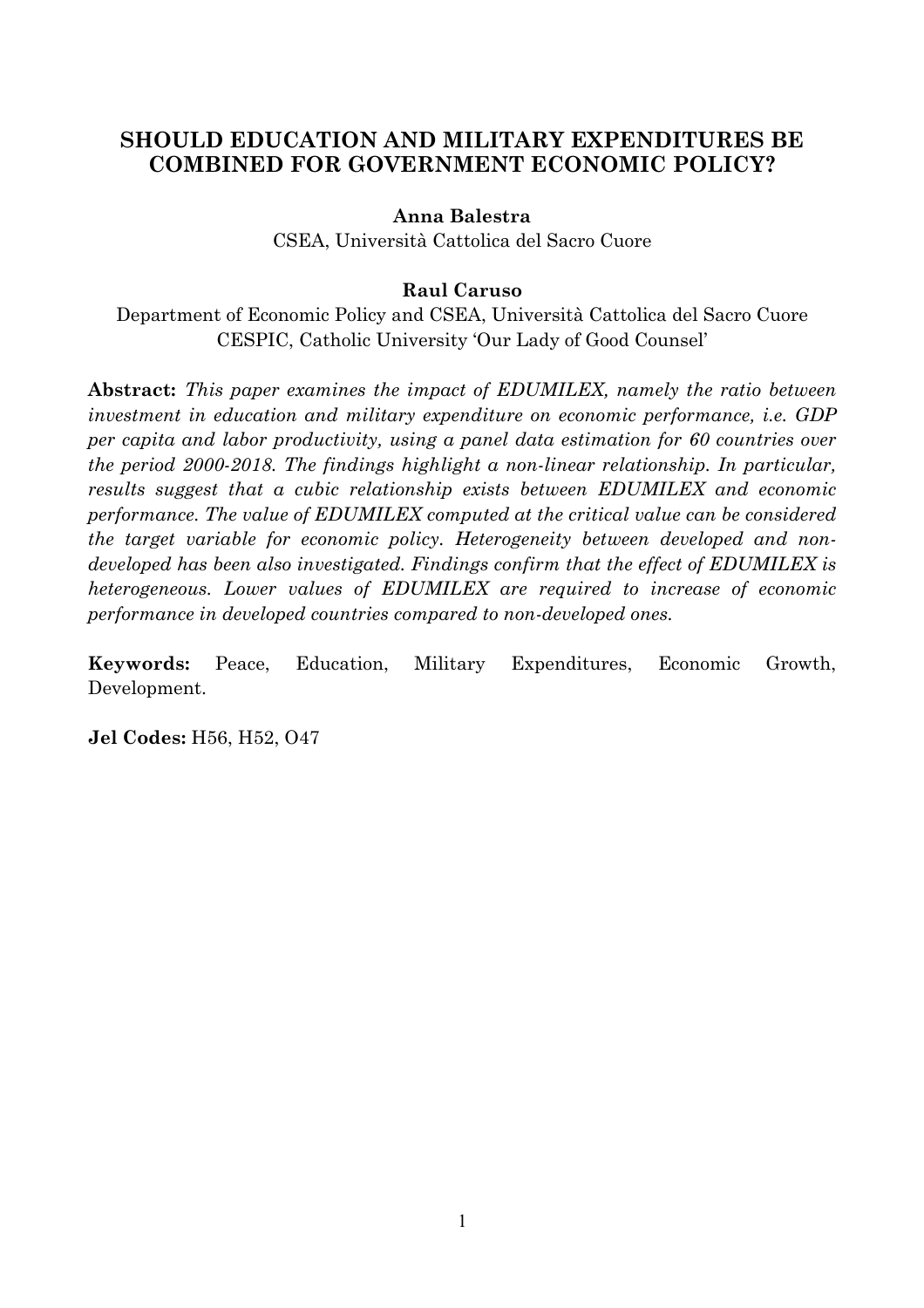#### **Introduction**

What is the appropriate economic policy to build peace in the long-run? This paper addresses this question by taking the conceptual insights of Caruso (2017) as point of departure. There, one normative proposal, among others, was that of considering the ratio of public education expenditure to military expenditure (hereafter EDUMILEX for sake of brevity) as relevant policy variable for a peaceful economic policy. This paper does constitute an enrichment of that idea because some simple econometric evidence is produced in order to support that proposal. In particular, we consider some measures of long-run growth, namely GDP per capita and labor productivity as dependent variables and we regress them against the EDUMILEX ratio for a panel of countries across the period 2000-2018.

Why combining investment in education and military expenditure? The choice of this ratio appears to be reasonable in the light of the existing literature. On the one hand, almost all economists agree on the positive impact of education on economic growth in the long run [see among others Hanushek and Woessmann (2020), Marconi (2018), Benos and Zotou (2014), Krueger and Lindhal (2001)]. On the other hand, prevailing literature shows the negative impact of military expenditures on growth [see among others Dunne and Tian (2020, 2016), D'Agostino et al. (2019), Awaworyi Churchill and Yew (2018)]. Then, it seems that military expenditures and investment in education may be considered countervailing forces for economic growth. However, to the best of our knowledge there are no studies which attempt to consider both of them interdependently. In this respect, a first step in this direction is the evidence provided in Keller et al. (2009) that investigate the relationship between military draft and economic growth in OECD countries. The empirical results show that countries with military draft have exhibited poorer economic performance compared to countries with an all-volunteer recruitment of military personnel. In fact, military conscription seems to have a negative impact on human capital accumulation because it diverts younger people from studying. Indirect confirmation of such negative relationship between education and military expenditure is the evidence produced by Cipollone and Rosolia (2007). There the authors show that after an earthquake hit Southern Italy in 1980, young men were exempted from compulsory military service and eventually that exemption determined high-school-graduation rates of boys by more than 2 percentage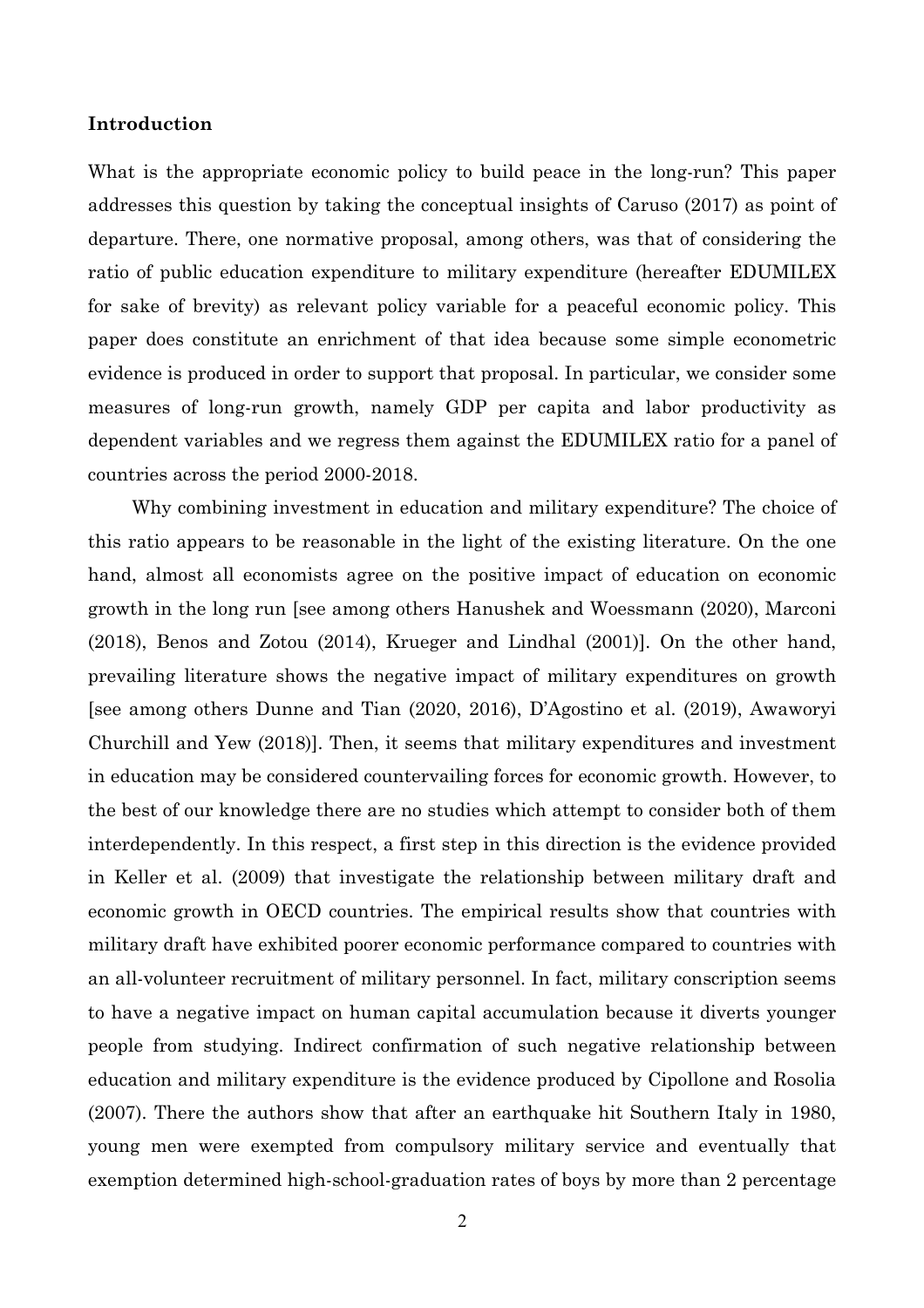points. Moreover, due to peer-effect, graduation rates of young women also increased. In brief, exemption from military conscription has increased human capital. In broader terms, the choice of taking the balance between productive activities and unproductive activities as key-driver for economic growth, is in line with historical account provided by Baumol (1990).

The paper is organised as follows: in the next section we present the relevant variables and long-run correlations by means of several plots. In the following section, we run a panel data estimation. The final section summarizes the results and concludes.

#### **The relevant variables**

Our analysis focuses on the impact of EDUMILEX ratio on per capita GDP and labor productivity. The main explanatory variable, EDUMILEX, is defined as the ratio of public investment in education over military expenditure.

## $EDUMILEX = \frac{Public\ investment\ in\ education\ (constant\ $)}{Military\ expenditures\ (constant\ $)}$

Public investment in education in current dollars are from UNESCO<sup>1</sup> dataset. They also are converted in constant dollars (base year 2015) by means of Consumer Price Index from Bureau of Labor Statistics. Unfortunately, data for some relevant countries as China, France or Republic of Korea are not available. Data on military expenditure are provided by Stockholm International Peace Research Institute (SIPRI). We use data in current dollars, and we converted in 2015 constant dollars. Table 2 shows the EDUMILEX ratio for some selected countries. At first glance, two stylized facts emerge: first, it seems that the EDUMILEX ratio has grown over time for several countries. Then, almost evidently secondly countries that have lowest EDUMILEX ratio (Colombia, Israel, Russian Federation, United States, Iran) are frequently involved in armed conflicts. In addition, high-income countries show lower EDUMILEX ratios than middle-income countries with a few exceptions as United States.

<sup>&</sup>lt;sup>1</sup> Germany data are from OECD.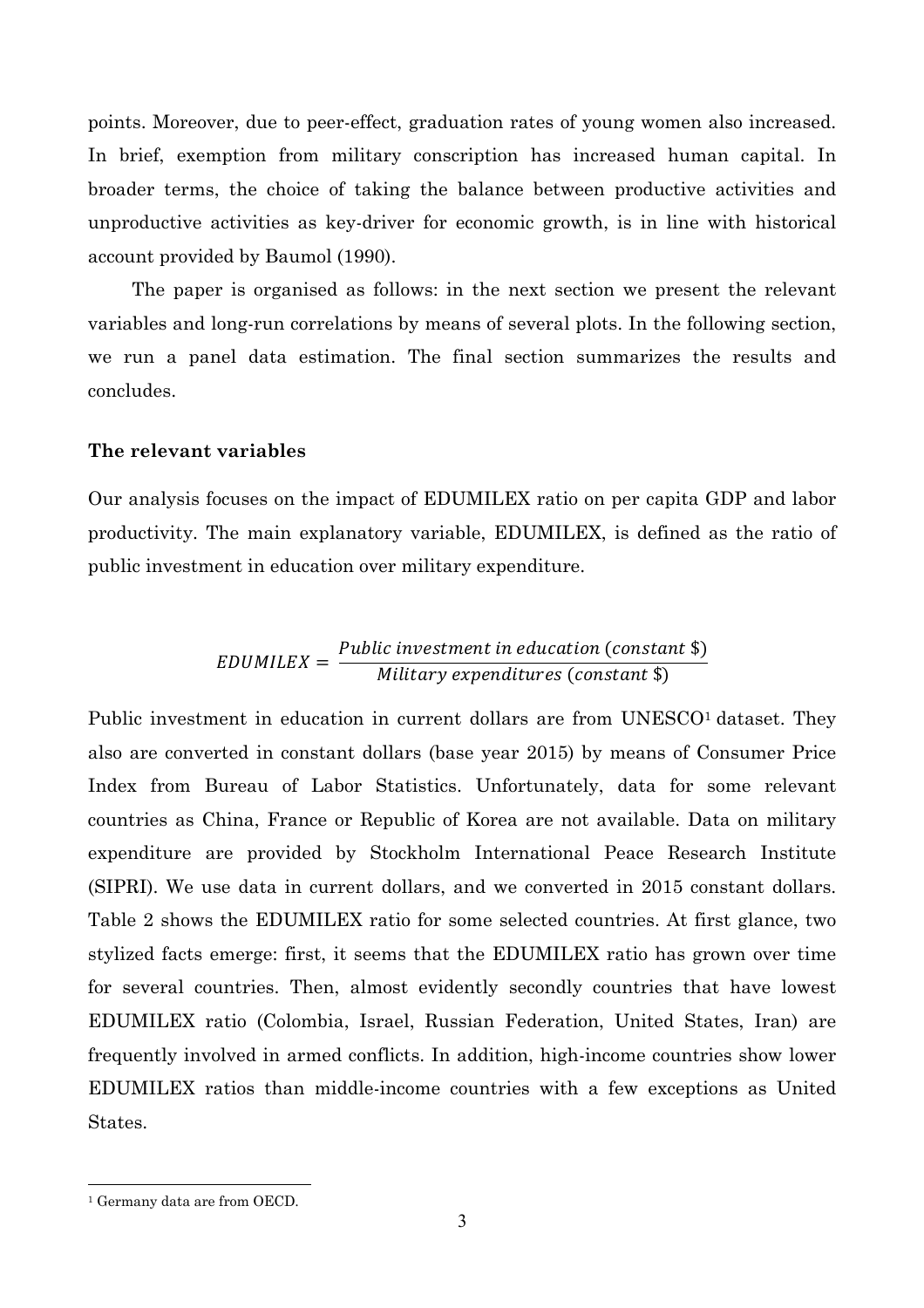| Country                   | 2000     | 2010  | 2018  |
|---------------------------|----------|-------|-------|
| <b>United States</b>      | 1.93     | 1.36  |       |
| United Kingdom            | 1.72     | 2.15  | 2.50  |
| <b>Russian Federation</b> | 0.83     |       | 1.26  |
| France                    |          |       | 2.93  |
| China                     |          |       |       |
| Argentina                 | 3.98     | 6.12  | 6.66  |
| <b>Brazil</b>             | 2.28     | 3.67  | 4.14  |
| Colombia                  | 1.16     | 1.33  | 1.47  |
| Germany                   | 2.98     | 3.45  |       |
| Ireland                   | 5.94     | 10.52 | 11.79 |
| Israel                    | 0.97     | 0.93  | 1.15  |
| Italy                     | 2.47     | 2.88  | 3.13  |
| Iran                      | 0.55     | 1.14  | 1.57  |
| Japan                     | 3.52     | 3.48  | 3.25  |
| Kenya                     | 4.04     | 3.27  | 3.76  |
| Mexico                    | 9.32     | 11.39 | 8.90  |
| New Zealand               |          | 4.40  | 4.96  |
| Spain                     | $2.42\,$ | 3.50  | 3.33  |

Table 1. EDUMILEX ratio for some selected countries

Our hypothesis is that the greater the EDUMILEX ratio is at a certain point in time, the greater the level of GDP per capita and labor productivity will be in the long run. Put differently, we aim to test whether the EDUMILEX ratio at time *t* can be expected to have a positive impact on growth measures at *t+n*.

We compute labor productivity as the ratio between GDP and the number of employed persons in line with the definition provided by International Labor Organization2. Figures of GDP in current dollars are from UNCTAD, then converted in constant dollars (base year 2015) using Consumer Price Index from Bureau of Labor Statistics. The number of employed persons has been computed by multiplying the employment rate of 15+ population and working age population (15-64) from World Bank. GDP per capita is computed as the ratio of GDP (UNCTAD) over total population (World Bank). The plots below depict a long-run relationship between the EDUMILEX ratio, and the development measures used. We use data for 60 countries3

<sup>2</sup> https://ilostat.ilo.org/resources/concepts-and-definitions/description-labour-productivity/

<sup>3</sup> Countries included in the panel are: Argentina, Armenia, Australia, Austria, Azerbaijan, Benin, Brazil, Cameroon, Chile, Colombia, Côte d'Ivoire, Cyprus, Czech Republic, Denmark, El Salvador, Estonia, Finland, The Gambia,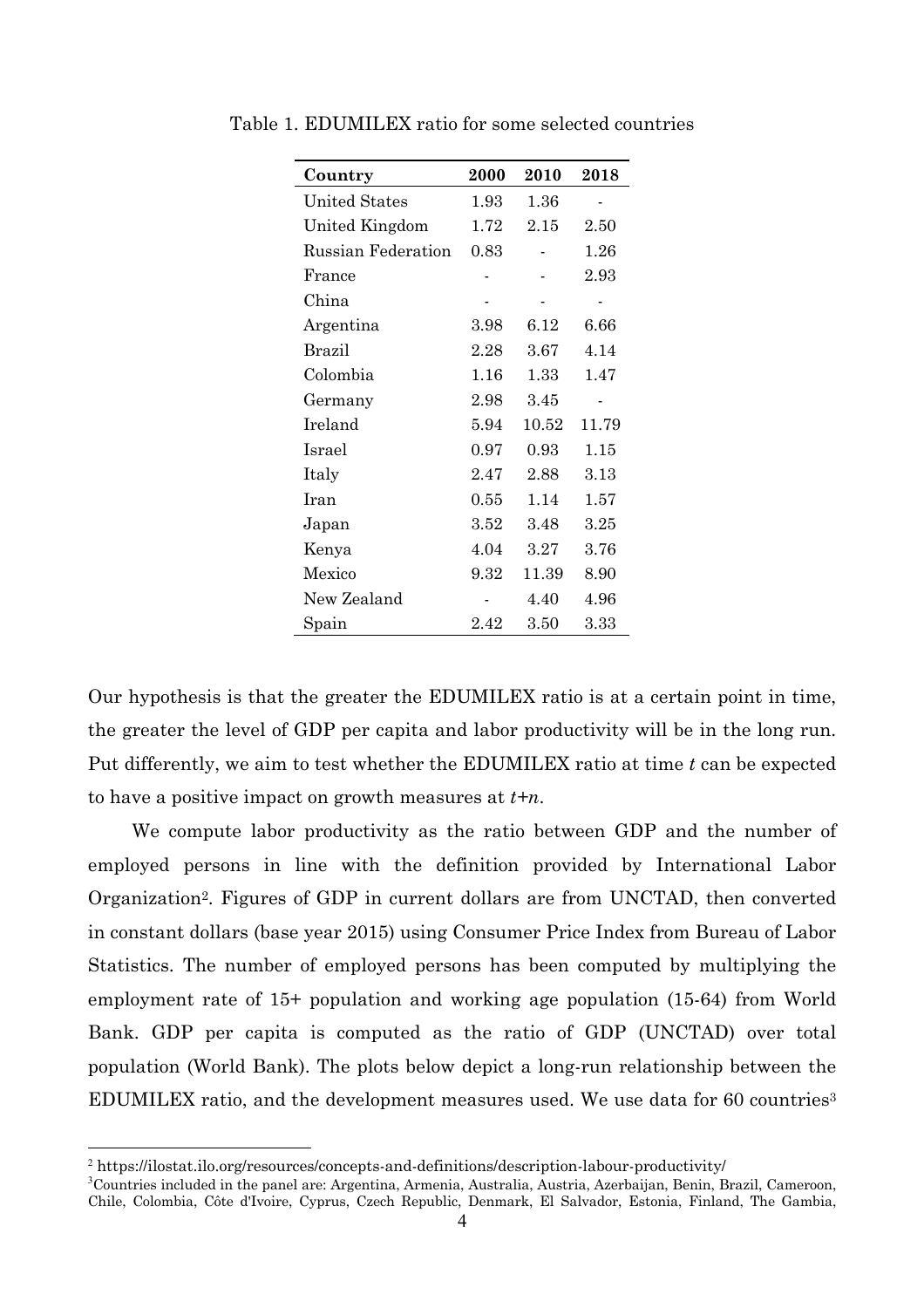for the period 2000-2018. In particular, our sample include 28 current high-income countries and 32 current middle- and low-income countries according to World Bank classification. Figure 1 shows on the top the relationship between GDP per capita in 2018 and the EDUMILEX ratio in 2000 and, on the bottom, the relationship between labor productivity in 2018 and EDUMILEX ratio in 2000. As we may observe, a positive relationship exists. In other words, countries which had higher levels of EDUMILEX ratio in 2000, exhibit better economic performance in 2018 both in terms of productivity and GDP per capita.





Georgia, Germany, Ghana, Guyana, Hungary, Iran, Ireland, Israel, Italy, Jamaica, Japan, Kenya, Kyrgyz Republic, Latvia, Lithuania, Madagascar, Malaysia, Mali, Mauritius, Mexico, Moldova, Nepal, Netherlands, New Zealand, Norway, Pakistan, Peru, Poland, Portugal, Romania, Russian Federation, Senegal, Sierra Leone, Slovakia, South Africa, Spain, Sweden, Switzerland, United Kingdom, Ukraine, United States.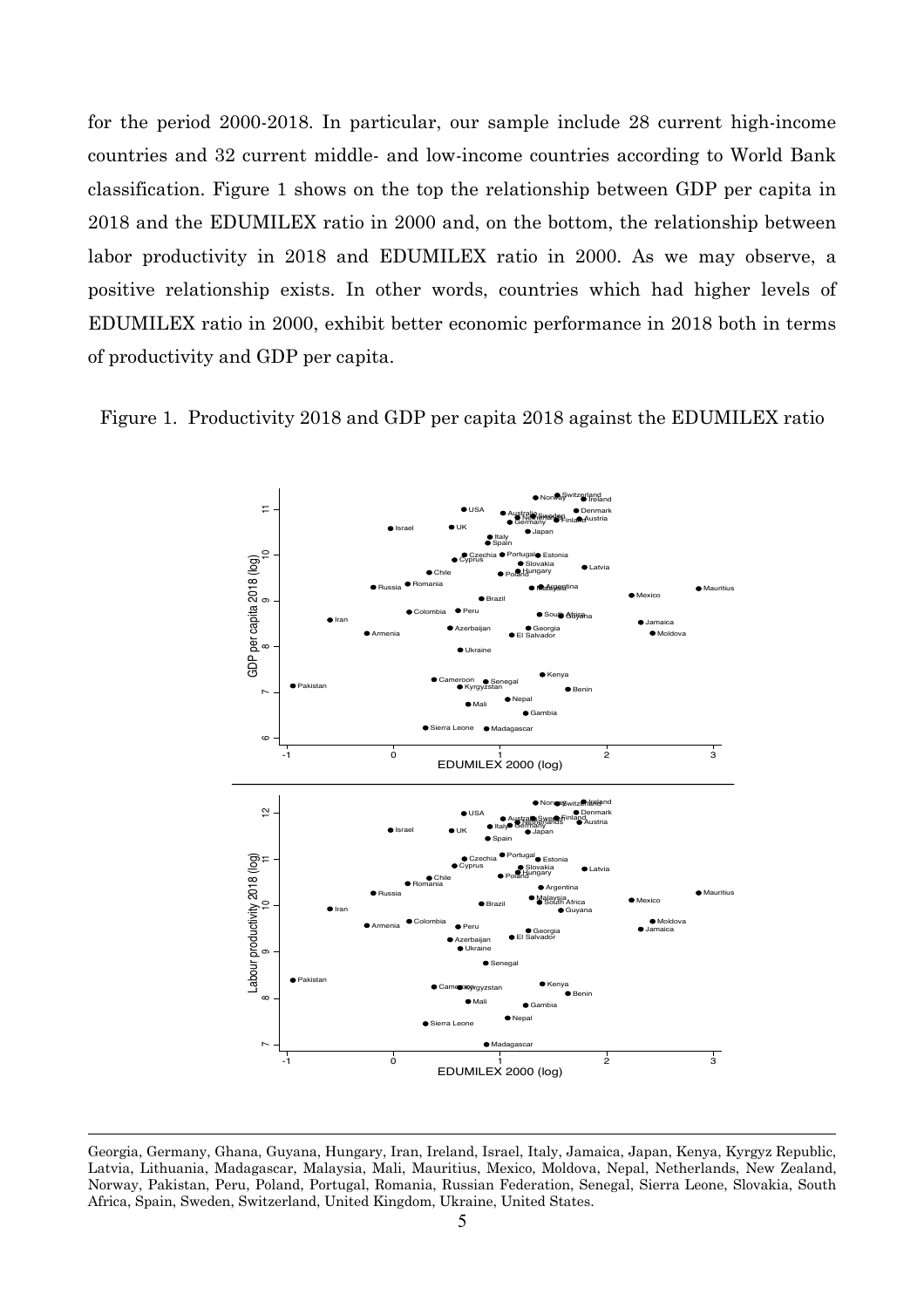The visual analysis of the plots confirms the expected positive relationship between EDUMILEX ratio and GDP per capita or labor productivity alternatively. However, it seems that plots reveal a non-linear relationship and the presence of multiple equilibria. In addition, the same suggestion comes from recent empirical works such as Tiwari and Shahbaz (2013) and Dunne and Tian (2015). In order to infer additional insights about such relationship we present the same plots highlighting the difference between high-income and middle- low-income countries with different time lags. Figures 2 show the relationship between EDUMILEX ratio and GDP per capita and labor productivity respectively at t-5 and t-8.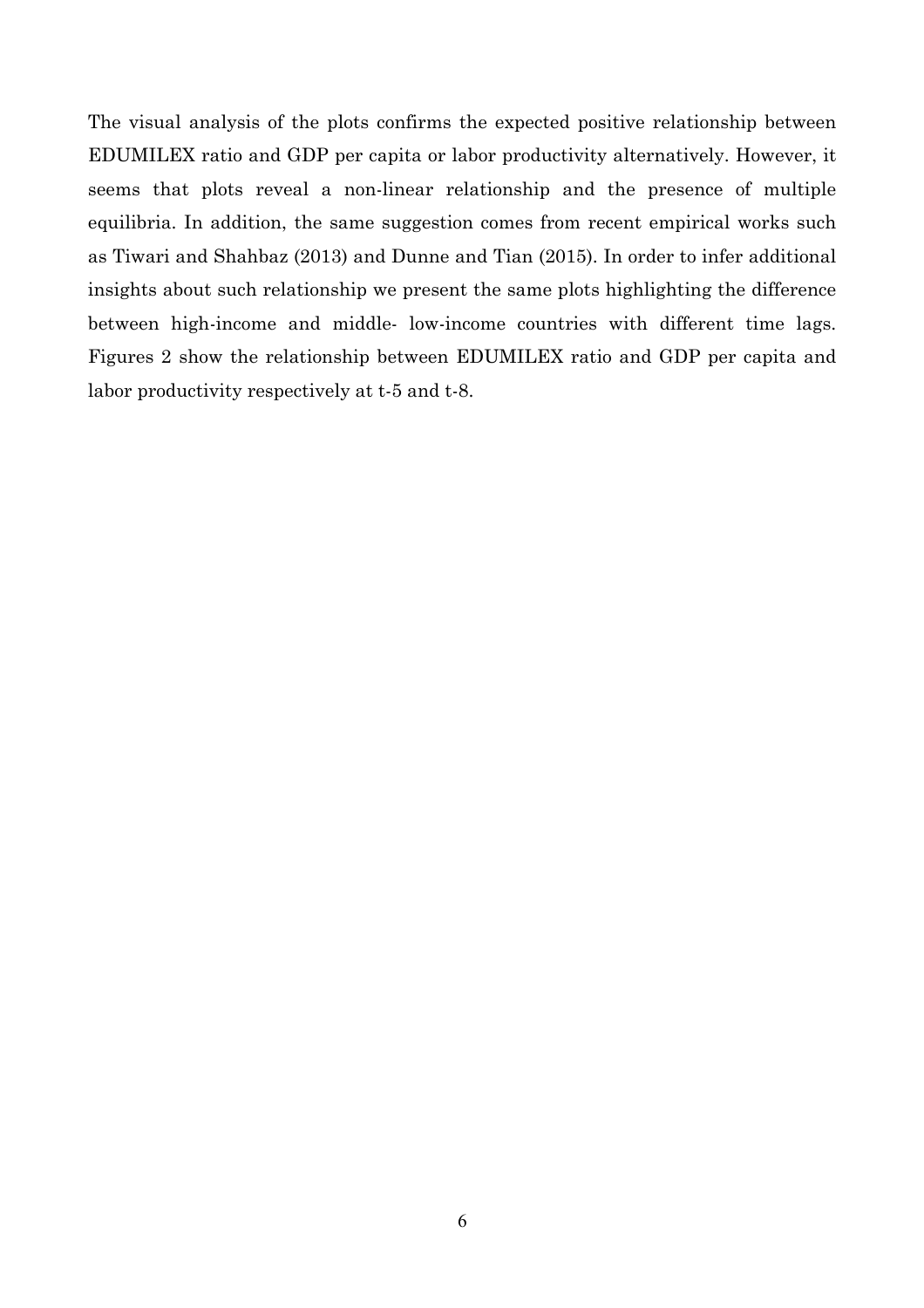

## Figure 2. Productivity 2018 and GDP per capita 2018 against the EDUMILEX ratio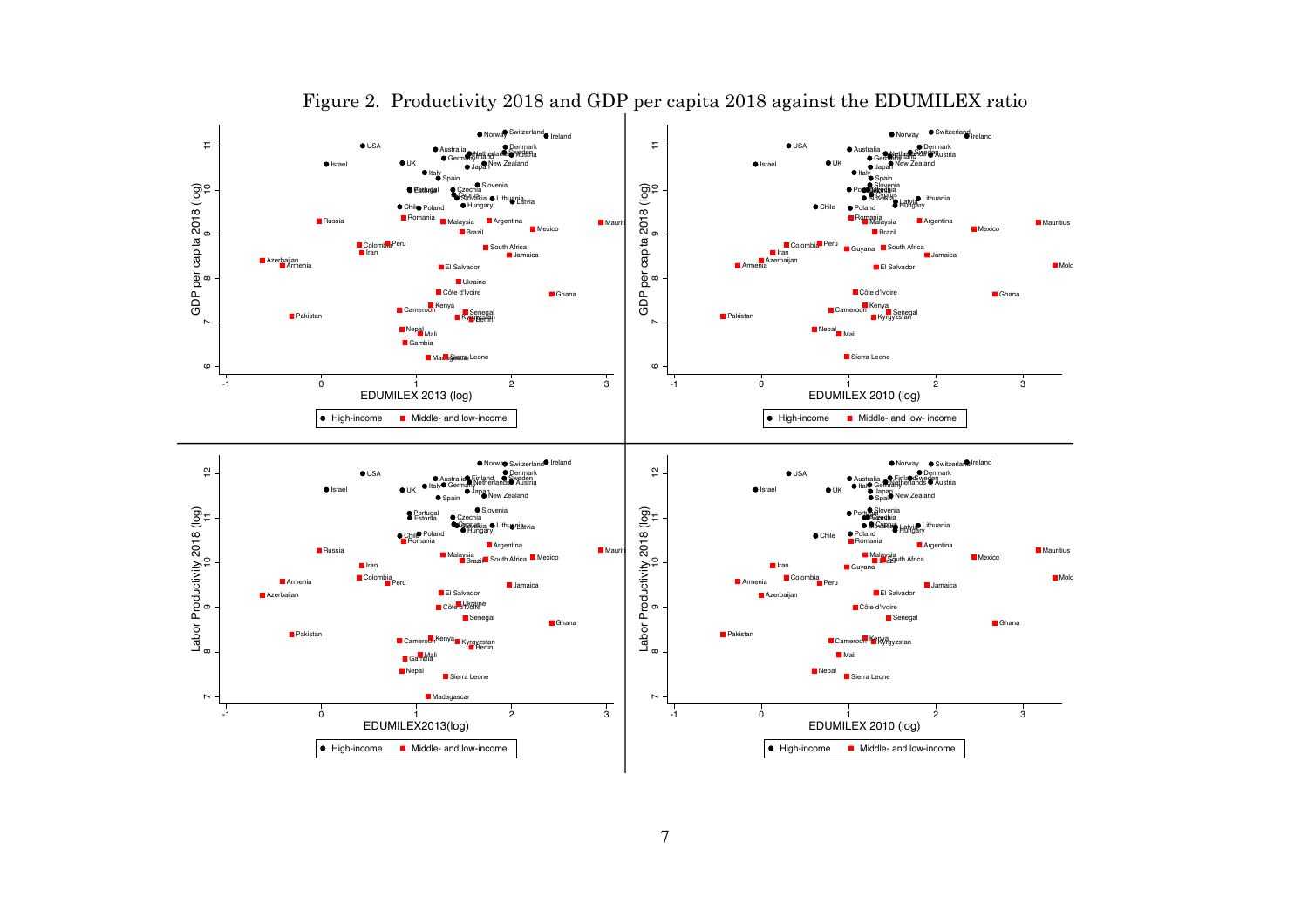#### **The panel data analysis**

In what follows we employ a parsimonious panel data analysis. Hereafter we estimate the following simple econometric model:

$$
y_{i,t} = \beta_0 + \beta_1 y_{i,t-1} + \beta_2 EDUMILEX_{i,t-n} + \beta_3 EDUMILEX_{i,t-n}^2 + \beta_3 EDUMILEX_{i,t-n}^3 + X_{it} + \epsilon_{i,t}
$$

Where  $y$  denotes alternatively (i) the GDP per capita and (ii) the labor productivity and the number of lags  $n$  is equal to 5 and 8 alternatively.  $X_{it}$  is the vector of control variables. We use as control variables military conscription and Electoral Democracy Index (EDI) only. The first is a dummy which is equal to 1 if military draft is in force in country *i* at time *t*. Information are drawn from CIA World Factbook. Most countries (75% of the sample) show no change in their military recruitment policies during the relevant period such as US which enduringly relies on all-volunteer recruitment of military personnel or Russian Federation which, conversely, has chosen military draft as a permanent recruitment strategy. In Europe, by contrast, we observe changes in the military recruitment strategy. Countries such as Italy, Portugal or Spain abolished conscription in the early 2000s, so we can account for a lasting change in military recruitment strategy. Countries such as Sweden or Ukraine which abolished conscription respectively in 2010 and 2012 has reinstated it (respectively in 2018 and 2014) to counter the deteriorating security situation. Electoral Democracy Index (EDI) provided by V-Dem measures to what extent country i at time t accomplish electoral democracy features of polyarchies as defined by Dahl (1971). It ranges from 0 (low) to high (1). In fact, the quality of political and economic institutions (Acemoglu and Robinson, 2012, Monteforte and Temple, 2020) has an undeniable impact on development paths. In particular, Acemoglu et al. (2019) highlighted that democracy is pivotal for economic growth because democracies tend to invest more in human capital compared to autocratic regimes. Moreover, several studies show that democracies tend to exhibit lower levels of military expenditure compared to autocratic regimes (Mulligan, Gil, Sala-i-Martin, 2004; Albalate, Bel and Elias, 2012). Table 2 summarizes the descriptive statistics of the data used in the panel regression.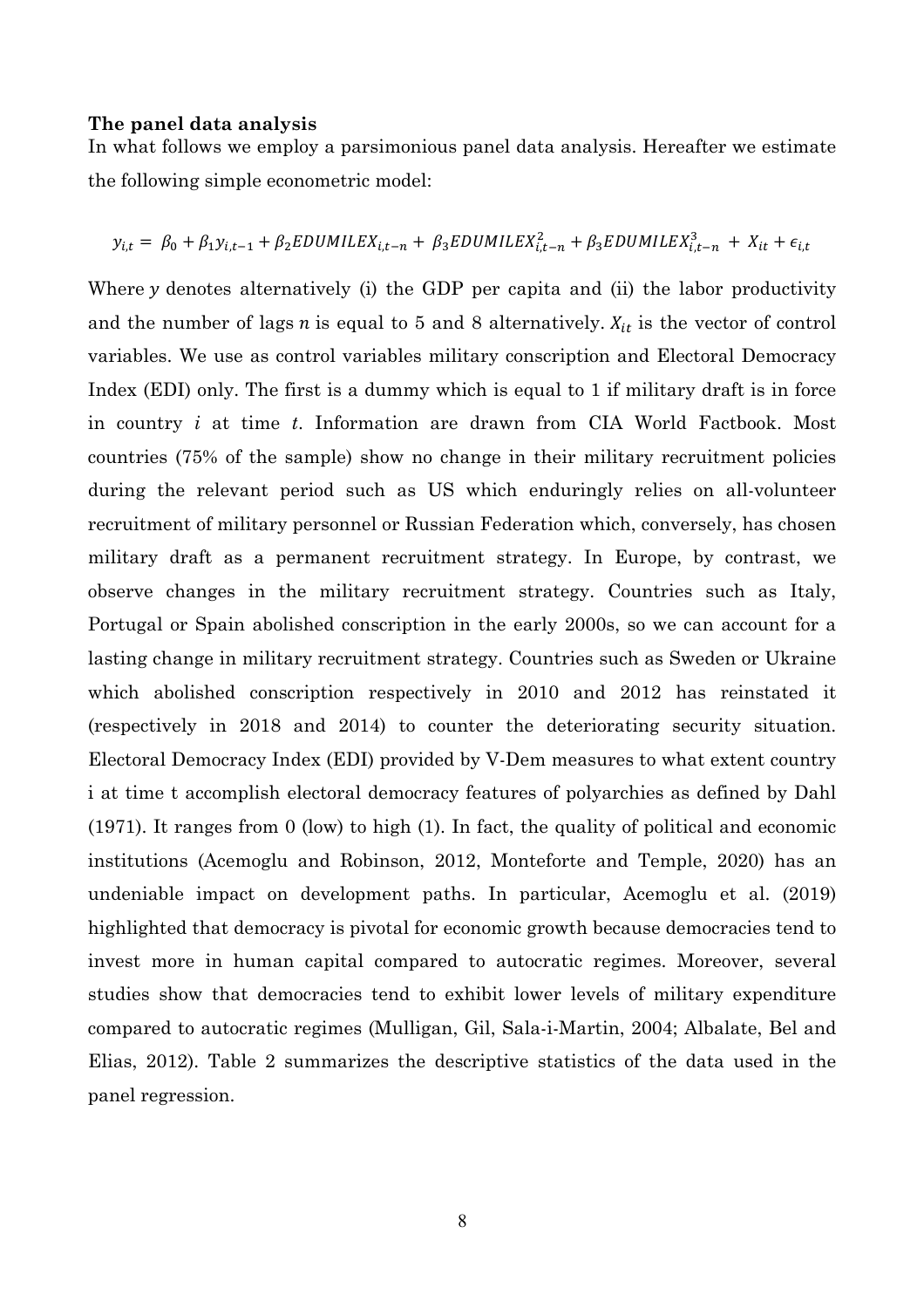| Variable                  | Source                 | Obs       | Mean      | Std. dev. | Min      | Max       |
|---------------------------|------------------------|-----------|-----------|-----------|----------|-----------|
| <b>EDUMILEX</b>           | UNESCO/SIPRI           | $1.068\,$ | 4.25      | 3.95      | 0.29     | 33.44     |
| GDP per capita            | UNCTAD/World Bank      | 1.200     | 18.964.71 | 21,640.79 | 258.41   | 106,721.5 |
| Labor productivity        | UNCTAD/World Bank      | 1.200     | 46.129.91 | 51.383.07 | 511.35   | 248480.6  |
| Military Conscription     | CIA The World Factbook | 1.200     | 0.45      | 0.50      | $\theta$ |           |
| Electoral Democracy Index | V-Dem                  | 1.200     | 0.69      | 0.22      | 0.16     | 0.919     |

Table 2. Descriptive statistics

Results of the OLS fixed-effect estimation are presented in Table 3 and Table 4. We also use random effects to ensure that results remain robust. However, the Hausman test suggest that the fixed-effect model is more appropriate. When considering GDP per capita as dependent variable, findings show a non-linearity. In detail data suggest that between GDP per capita and EDUMILEX ratio a cubic relation exists. This means that for very low levels of EDUMILEX ratio, an increase of that ratio will result in increased GDP per capita until a critical level after which GDP per capita starts to decrease. After reaching the minimum level of GDP per capita, any additional increase of EDUMILEX ratio generates further GDP per capita growth. In practice as the EDUMILEX ratio is beyond some critical level then we observe an increase in GDP per capita. Such result holds when the EDUMILEX ratio is five-years lagged and eight-year lagged. The same relationship is suggested for labor productivity and EDUMILEX ratio, even though it is statistically significant only when the EDUMILEX ratio is eight-years lagged.

|                        | (1)          | (2)          | (3)          | (4)          | (5)          | (6)          |
|------------------------|--------------|--------------|--------------|--------------|--------------|--------------|
| Dependent              | Gdp per      | Gdp per      | Gdp per      | Gdp per      | Gdp per      | Gdp per      |
| variable               | capita (log) | capita (log) | capita (log) | capita (log) | capita (log) | capita (log) |
| GDP per capitat $_1$   | $0.732***$   | $0.732***$   | $0.727***$   | $0.680***$   | $0.660***$   | $0.651***$   |
| $(\log)$               | (0.016)      | (0.016)      | (0.016)      | (0.029)      | (0.028)      | (0.028)      |
| $EDUMILEX_{t-5}$ (log) | $-0.022$     | $-0.001$     | 0.002        |              |              |              |
|                        | (0.141)      | (0.020)      | (0.020)      |              |              |              |
| $EDUMILEX_{t-5}$ (log) |              | $-0.037**$   | $-0.035**$   |              |              |              |
| squared                |              | (0.017)      | (0.017)      |              |              |              |
| $EDUMILEX_{t-5}$ (log) |              | $0.010*$     | $0.009*$     |              |              |              |
| cubic                  |              | (0.005)      | (0.005)      |              |              |              |

Table 3. GDP per capita and EDUMILEX ratio.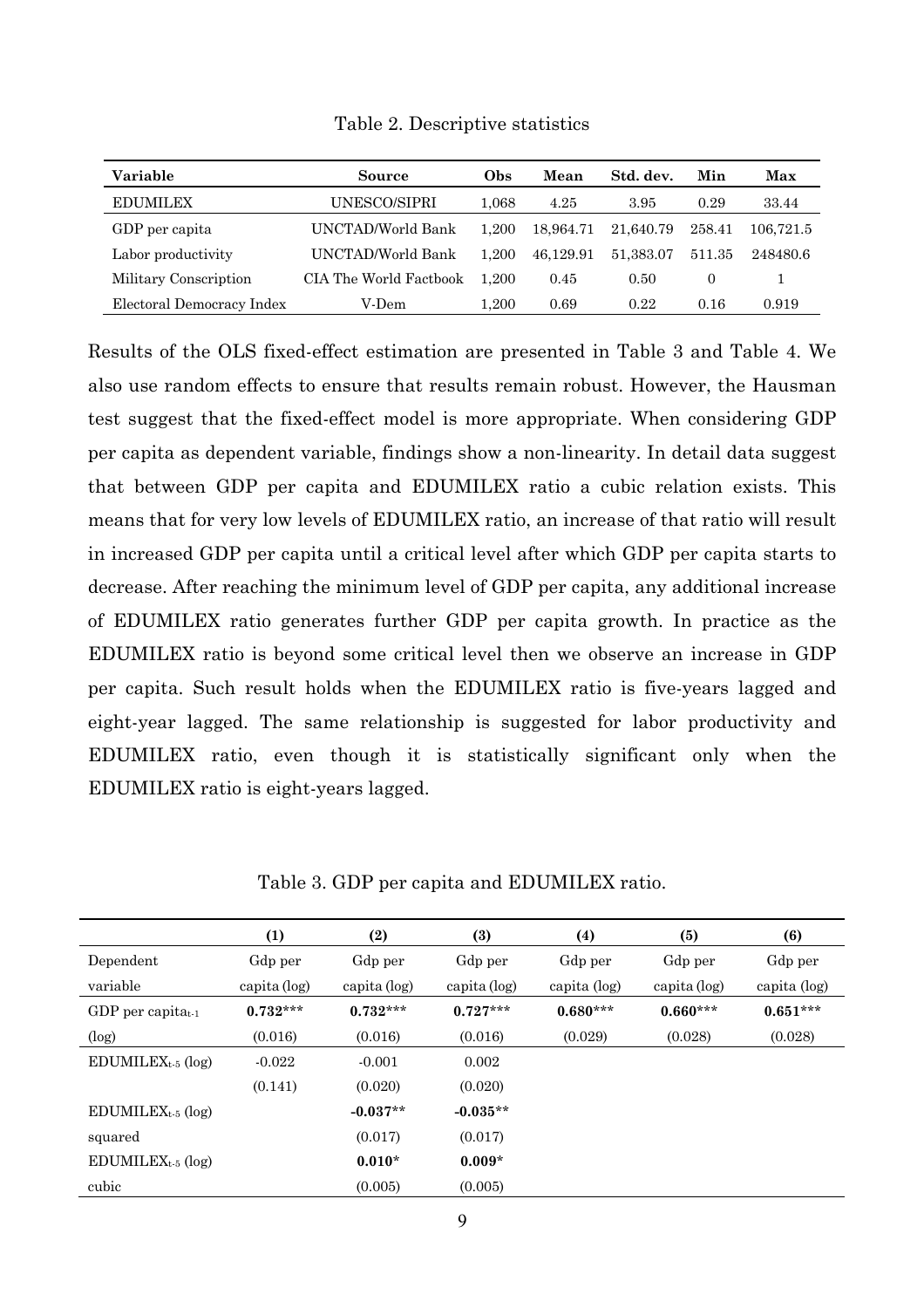| $EDUMILEXt-8 (log)$ |            |            |            | 0.004      | 0.023       | 0.031       |
|---------------------|------------|------------|------------|------------|-------------|-------------|
|                     |            |            |            | (0.017)    | (0.023)     | (0.023)     |
| $EDUMILEXt-8 (log)$ |            |            |            |            | $-0.081***$ | $-0.086***$ |
| squared             |            |            |            |            | (0.020)     | (0.020)     |
| $EDUMILEXt-8 (log)$ |            |            |            |            | $0.025***$  | $0.026***$  |
| cubic               |            |            |            |            | (0.006)     | (0.006)     |
| Military            |            |            | 0.002      |            |             | $-0.034$    |
| conscription        |            |            | (0.020)    |            |             | (0.026)     |
| Electoral           |            |            | $0.139**$  |            |             | $0.156**$   |
| Democracy Index     |            |            | (0.063)    |            |             | (0.076)     |
| Constant            | $2.493***$ | $2.510***$ | $2.454***$ | $2.943***$ | $3.168***$  | $3.149***$  |
|                     | (0.144)    | (0.146)    | (0.150)    | (0.258)    | (0.261)     | (0.261)     |
| Groups              | 60         | 60         | 60         | 60         | 60          | 60          |
| Obs.                | 846        | 846        | 846        | 673        | 673         | 673         |
| R-squared within    | 0.7333     | 0.7349     | 0.7366     | 0.4937     | 0.5094      | 0.5141      |
| R-squared between   | 0.9996     | 0.9995     | 0.9992     | 0.9998     | 0.9994      | 0.9986      |
| R-squared overall   | 0.9951     | 0.9949     | 0.9949     | 0.9954     | 0.9949      | 0.9942      |
|                     |            |            |            |            |             |             |

Standard error in parentheses. \*\*\* significant at 1%, \*\*significant at 5%, \*significant at 1%. For sake of readability statistically significant coefficients are in bold.

## Table 4. Productivity and EDUMILEX ratio

|                           | (1)          | (2)          | (3)          | (4)          | (5)          | (6)          |
|---------------------------|--------------|--------------|--------------|--------------|--------------|--------------|
| Dependent                 | Labor        | Labor        | Labor        | Labor        | Labor        | Labor        |
| variable                  | productivity | productivity | productivity | productivity | productivity | productivity |
|                           | (log)        | (log)        | (log)        | (log)        | (log)        | (log)        |
| Labor                     | $0.759***$   | $0.760***$   | $0.752***$   | $0.660***$   | $0.639***$   | $0.627***$   |
| productivity <sub>1</sub> | (0.013)      | (0.013)      | (0.014)      | (0.027)      | (0.027)      | (0.027)      |
| $(\log)$                  |              |              |              |              |              |              |
| EDUMILEX <sub>t-5</sub>   | 0.005        | 0.010        | 0.014        |              |              |              |
| (log)                     | (0.015)      | (0.020)      | (0.020)      |              |              |              |
| EDUMILEX <sub>t-5</sub>   |              | $-0.015$     | $-0.012$     |              |              |              |
| (log) squared             |              | (0.017)      | (0.017)      |              |              |              |
| EDUMILEX <sub>t-5</sub>   |              | 0.005        | 0.004        |              |              |              |
| (log) cubic               |              | (0.005)      | (0.005)      |              |              |              |
| EDUMILEX <sub>t-8</sub>   |              |              |              | $0.033*$     | 0.033        | $0.044*$     |
| (log)                     |              |              |              | (0.017)      | (0.023)      | (0.023)      |
| EDUMILEX <sub>t-8</sub>   |              |              |              |              | $-0.069***$  | $-0.075***$  |
| (log) squared             |              |              |              |              | (0.020)      | (0.020)      |
| EDUMILEX <sub>t-8</sub>   |              |              |              |              | $0.026***$   | $0.027***$   |
| (log) cubic               |              |              |              |              | (0.006)      | (0.006)      |
| Military                  |              |              | $-0.017$     |              |              | $-0.048*$    |
| conscription              |              |              | (0.021)      |              |              | (0.027)      |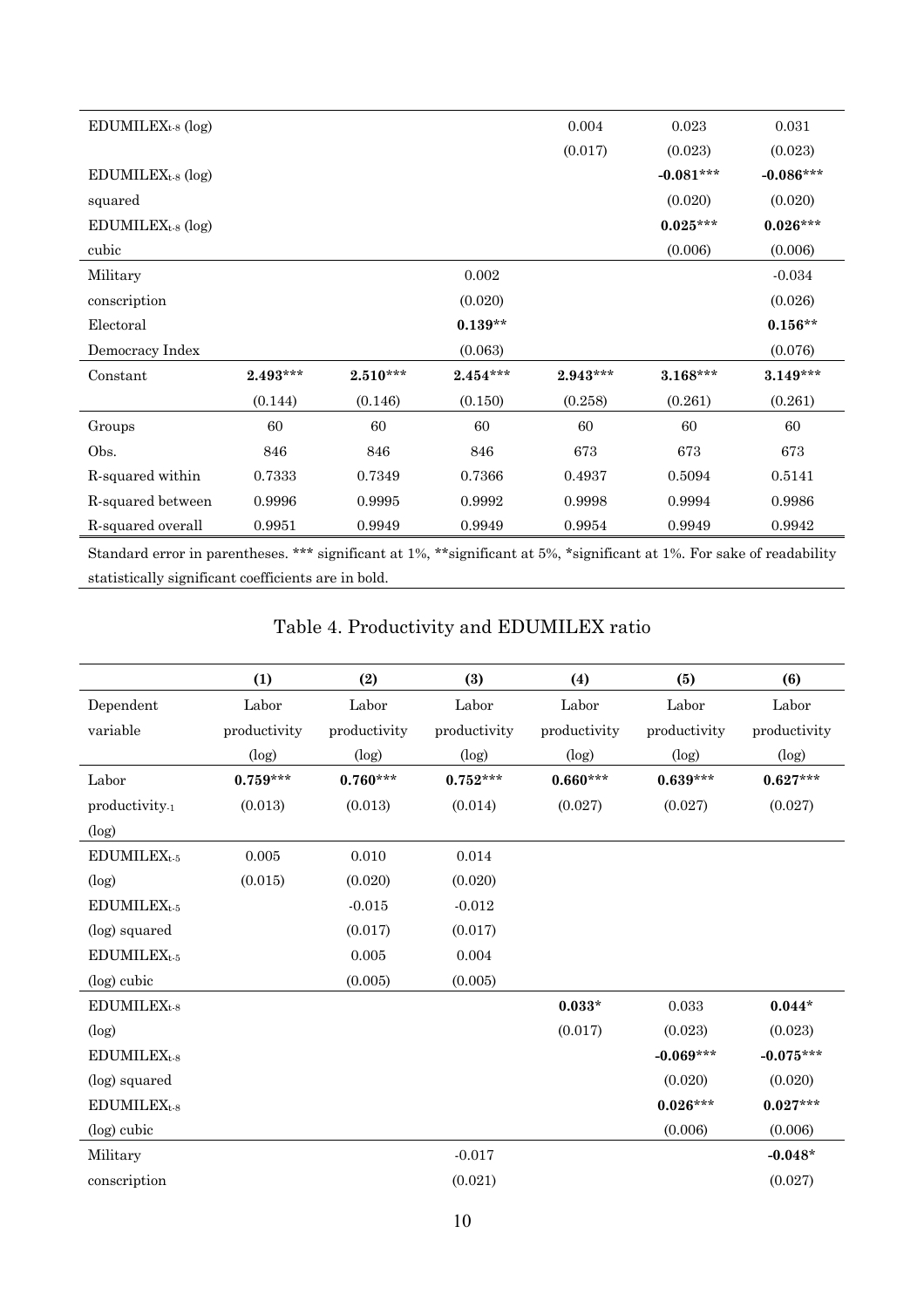| Electoral        |            |            | $0.161**$  |            |            | $0.187**$  |
|------------------|------------|------------|------------|------------|------------|------------|
| Democracy Index  |            |            | (0.063)    |            |            | (0.078)    |
| Constant         | $2.462***$ | $2.466***$ | $2.430***$ | $3.445***$ | $3.694***$ | $3.705***$ |
|                  | (0.131)    | (0.134)    | (0.139)    | (0.272)    | (0.277)    | (0.276)    |
| Groups           | 60         | 60         | 60         | 60         | 60         | 60         |
| Obs.             | 846        | 846        | 846        | 673        | 673        | 673        |
| R-squared within | 0.8126     | 0.8129     | 0.8145     | 0.5042     | 0.5195     | 0.5264     |
| R-squared        | 0.9996     | 0.9997     | 0.9987     | 0.9992     | 0.9987     | 0.9962     |
| between          |            |            |            |            |            |            |
| R-squared        | 0.9947     | 0.9947     | 0.9940     | 0.9943     | 0.9936     | 0.9913     |
| overall          |            |            |            |            |            |            |

Standard error in parentheses. \*\*\* significant at 1%, \*\*significant at 5%, \*significant at 1%. For sake of readability statistically significant coefficients are in bold.

In order to infer a policy prescription, we have computed the critical values of such non-linearities. In fact, at the critical value we can compute the value of the ratio beyond which the relationship between the EDUMILEX ratio and dependent variables turned to be unambiguously positive. The critical value of EDUMILEX may be considered the target variable for economic policy.

The minimum critical value is computed when the first derivative of the function is zero and the second derivative is positive at that point. When GDP per capita is the dependent variable and EDUMILEX is eight-years lagged, the function derived from the regression is therefore  $y = 3.17 + 0.023 x - 0.069 x^2 + 0.025 x^3$ . Then the minimum critical value is 2, and therefore taking the natural antilog the value of EDUMILEX is 7.39. If control variables are included, the critical value of EDUMILEX rises to 7.46. When labor productivity is the dependent variable, the coefficient associated with EDUMILEX ratio at *t-8* is 1.49 and therefore taking the natural antilog the critical value of EDUMILEX is 4.44. If the control variables are included the critical value of EDUMILEX increases slightly to 4.53.

In sum, regression results indicate that: (i) if we consider GDP per capita as dependent variable, a higher value of EDUMILEX ratio is required to enable longlasting growth compared to labor productivity as dependent variable; (ii) when the model is augmented by means of control variables, the critical value of EDUMILEX ratio slightly increase whatever the dependent variable. Overall regression results confirm the hypothesis that current higher EDUMILEX ratio is associated to better economic performance in the future.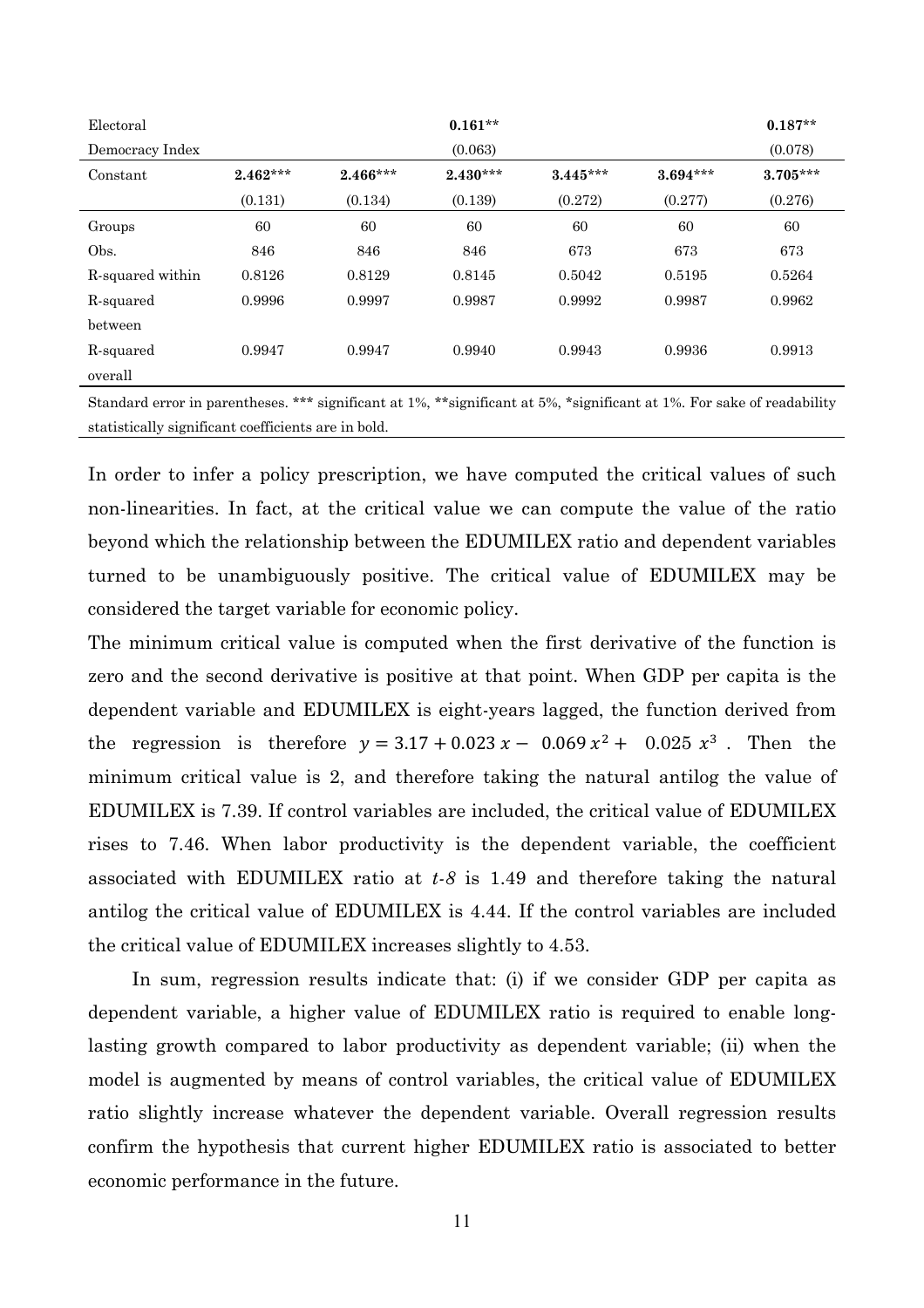Since existing literature explains that the impact of military expenditures may differ between developed and developing economies [see for example Kollias and Paleologou (2019)], we hypothesize that critical levels of EDUMILEX ratio could differ substantially between developing and developed countries. Then we split our sample in two sub-samples: high income countries and middle- and low-income countries. Results of OLS fixed-effect regression are in Table 6 and Table 7 for high-income and middle- and low- income countries respectively. Regression results confirm the previous findings. In the two sub-samples cubic coefficient of EDUMILEX when it is eight-years lagged is statistically significant whatever the dependent variable. Moreover, as predicted, the critical values of the EDUMILEX ratio differ between the two sub-samples. When GDP per capita is the dependent variable, the critical value of eight-years lagged EDUMILEX ratio is 4.48 for high-income countries and 8.85 for middle- and low- income countries when control variables are not included, and it is 4.66 for high-income countries and 8.76 for middle- and low-income countries when control variables are included. When labor productivity is the dependent variable, the critical value of eight-years lagged EDUMILEX ratio is 3.63 for high-income countries and 5.99 for middle- and low- income countries when control variables are not included, and it is 3.82 for high-income countries and 6.36 for middle- and low-income countries when control variables are included.

For sake of readability, Table 5 summarizes the critical values of the EDUMILEX ratio for all the statistically significant regressions. In detail in the column EDUMILEX we highlight the critical values of EDUMILEX required for prompting an increase in economic performance.

In sum, regression results suggest that in middle- and low- income countries EDUMILEX ratio should be considerably higher compared to high-income countries in order to trigger economic growth. In detail, it should be almost double if the dependent variable is GDP per capita, and around 65% higher if the dependent variable is labor productivity. In brief: (1) EDUMILEX critical values are higher when the dependent variable is GDP per capita compared to labor productivity in both sub-samples; (2) EDUMILEX critical values are higher when controls are included in the regression in both sub-samples.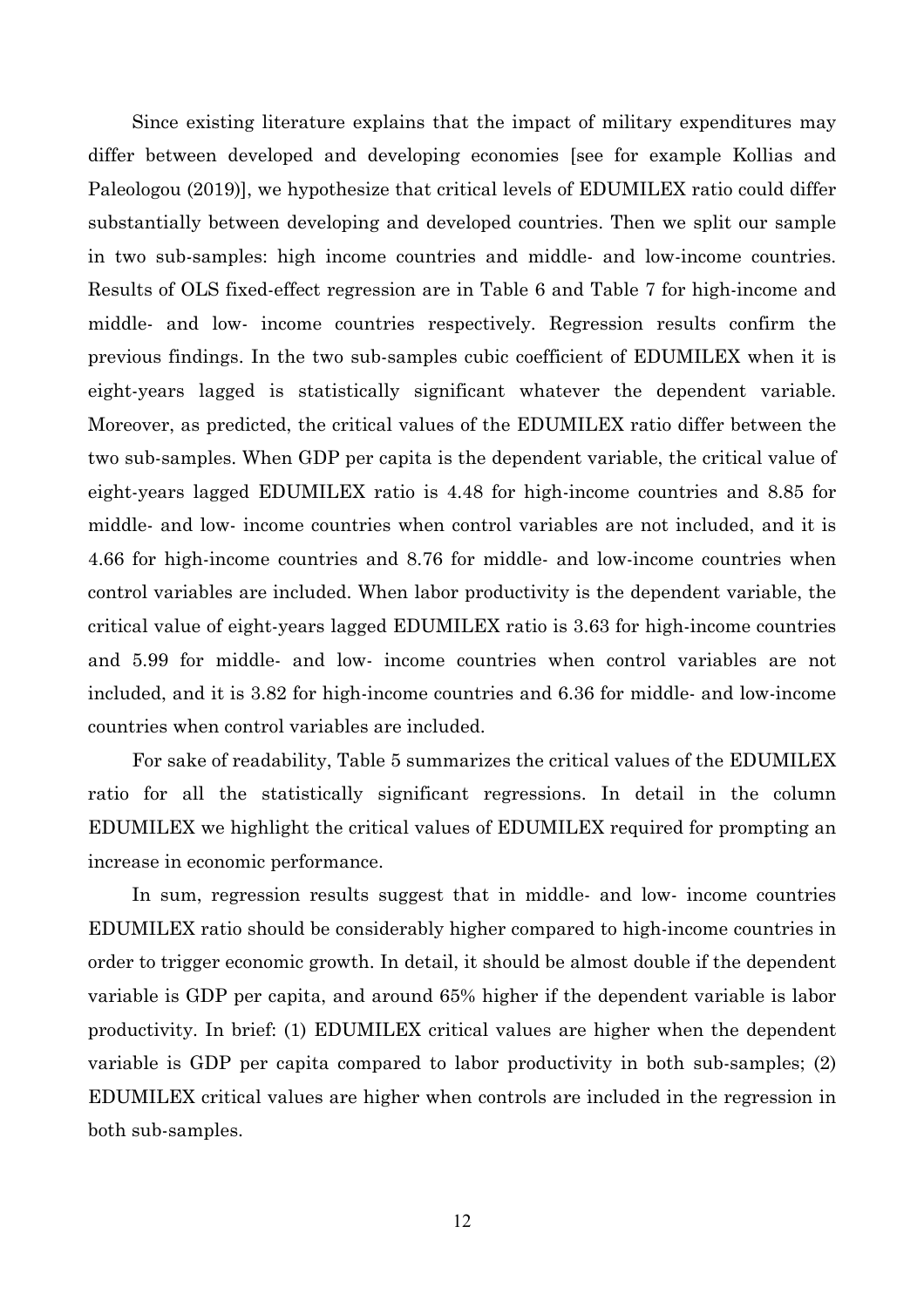|                       | Dependent variable | Controls       | <b>EDUMILEX</b> |
|-----------------------|--------------------|----------------|-----------------|
| All countries         | GDP per capita     | No             | 7.39            |
| High Income           | GDP per capita     | No             | 4.48            |
| Middle and Low Income | GDP per capita     | N <sub>0</sub> | 8.85            |
| All countries         | GDP per capita     | Yes            | 7.46            |
| High Income           | GDP per capita     | Yes            | 4.66            |
| Middle and Low Income | GDP per capita     | Yes            | 8.76            |
| All countries         | Labor productivity | No             | 4.44            |
| High Income           | Labor productivity | N <sub>0</sub> | 3.63            |
| Middle and Low Income | Labor productivity | No             | 5.99            |
| All countries         | Labor productivity | Yes            | 4.53            |
| High Income           | Labor productivity | Yes            | 3.82            |
| Middle and Low Income | Labor productivity | $\rm Yes$      | 6.36            |

Table 5. Critical values 8-years lagged EDUMILEX ratio

Notes: In column EDUMILEX we highlight the critical values of EDUMILEX ratio beyond which economic performance, namely GDP per capita and labor productivity, unambiguously increase.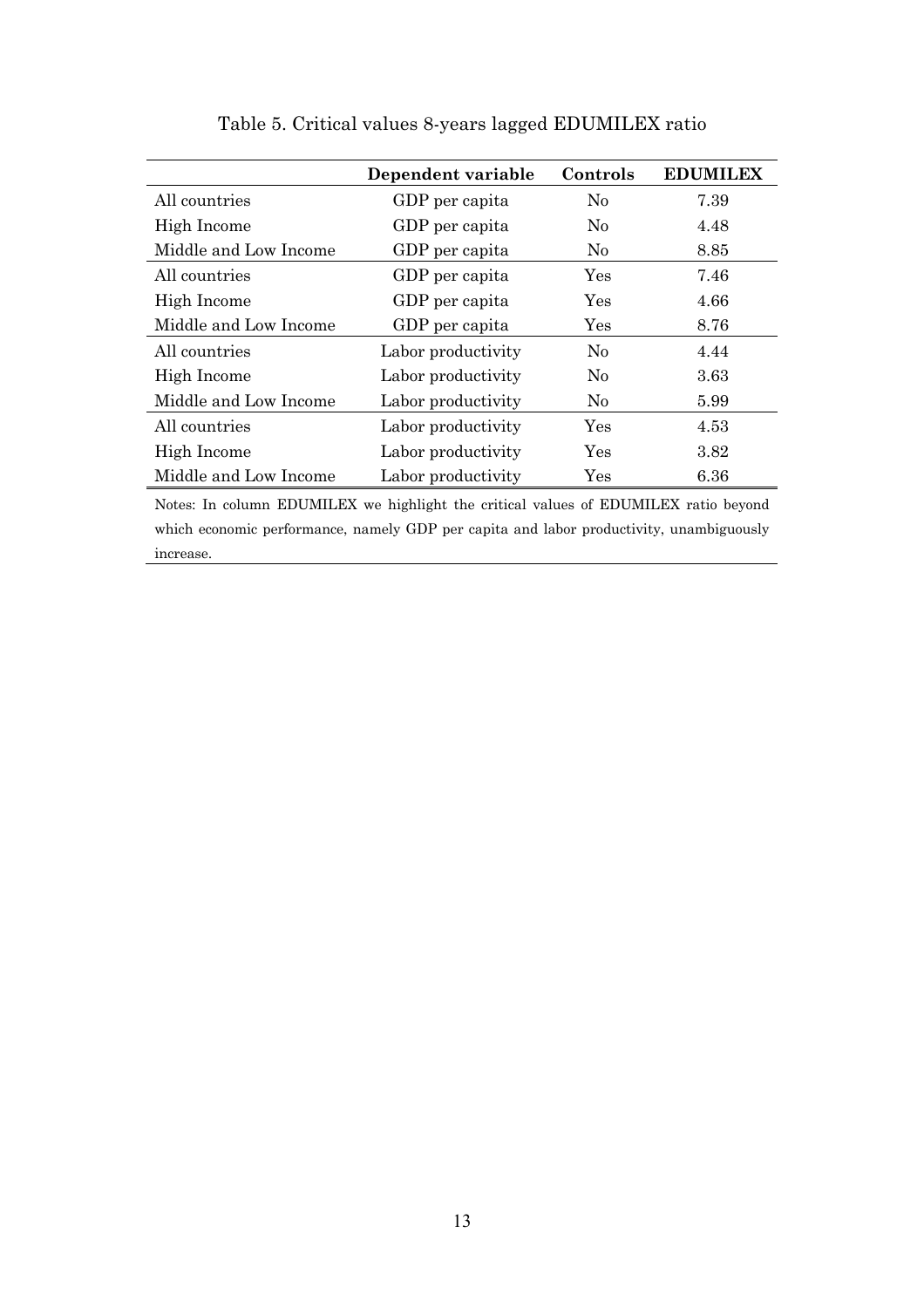|                                   | (1)          | (2)          | (3)          | (4)          | (5)                | (6)                | (7)                | (8)                |
|-----------------------------------|--------------|--------------|--------------|--------------|--------------------|--------------------|--------------------|--------------------|
| Dependent variable                | Gdp per      | Gdp per      | Gdp per      | Gdp per      | Labor              | Labor              | Labor              | Labor              |
|                                   | capita (log) | capita (log) | capita (log) | capita (log) | productivity (log) | productivity (log) | productivity (log) | productivity (log) |
| GDP per capita $_{t-1}$           | $0.678***$   | $0.679***$   | $0.635***$   | $0.639***$   |                    |                    |                    |                    |
| (log)                             | (0.030)      | (0.031)      | (0.042)      | (0.043)      |                    |                    |                    |                    |
| Labor Productivity <sub>t-1</sub> |              |              |              |              | $0.708***$         | $0.698***$         | $0.507***$         | $0.506***$         |
| (log)                             |              |              |              |              | (0.024)            | (0.025)            | (0.047)            | (0.047)            |
| EDUMILEX <sub>t-5</sub> (log)     | 0.008        | 0.010        |              |              | 0.067              | 0.068              |                    |                    |
|                                   | (0.166)      | (0.166)      |              |              | (0.159)            | (0.159)            |                    |                    |
| EDUMILEX <sub>t-5</sub> (log)     | $-0.127$     | $-0.137$     |              |              | $-0.151$           | $-0.161$           |                    |                    |
| squared                           | (0.136)      | (0.136)      |              |              | (0.130)            | (0.130)            |                    |                    |
| $EDUMILEX_{t-5}$ (log)            | 0.046        | 0.049        |              |              | $0.058*$           | $0.062*$           |                    |                    |
| cubic                             | (0.035)      | (0.035)      |              |              | (0.034)            | (0.034)            |                    |                    |
| $EDUMILEX_{t-8}$ (log)            |              |              | 0.061        | 0.090        |                    |                    | $-0.013$           | 0.026              |
|                                   |              |              | (0.196)      | (0.199)      |                    |                    | (0.189)            | (0.190)            |
| $EDUMILEX_{t-8}$ (log)            |              |              | $-0.209$     | $-0.240$     |                    |                    | $-0.140$           | $-0.184$           |
| squared                           |              |              | (0.161)      | (0.165)      |                    |                    | (0.155)            | (0.157)            |
| $EDUMILEX_{t-8}$ (log)            |              |              | $0.084**$    | $0.091**$    |                    |                    | $0.075*$           | $0.087**$          |
| squared                           |              |              | (0.042)      | (0.043)      |                    |                    | (0.040)            | (0.041)            |
| Military                          |              | 0.005        |              | $-0.009$     |                    | $-0.027$           |                    | $-0.026$           |
| conscription                      |              | (0.020)      |              | (0.025)      |                    | (0.019)            |                    | (0.023)            |
| <b>Electoral Democracy</b>        |              | $-0.145$     |              | $-0.118$     |                    | $-0.143$           |                    | $-0.167$           |
| Index                             |              | (0.119)      |              | (0.130)      |                    | (0.114)            |                    | (0.124)            |
| Constant                          | $3.449***$   | $3.572***$   | $3.859***$   | $3.927***$   | $3.358***$         | $3.610***$         | $5.682***$         | $5.846***$         |
|                                   | (0.312)      | (0.344)      | (0.467)      | (0.475)      | (0.274)            | (0.303)            | (0.554)            | (0.563)            |
| Groups                            | 406          | 406          | $325\,$      | $325\,$      | 406                | 406                | 325                | $325\,$            |
| Obs.                              | $\bf 28$     | ${\bf 28}$   | $\bf 28$     | ${\bf 28}$   | $\sqrt{28}$        | ${\bf 28}$         | ${\bf 28}$         | ${\bf 28}$         |

## Table 6. Baseline results – High Income Countries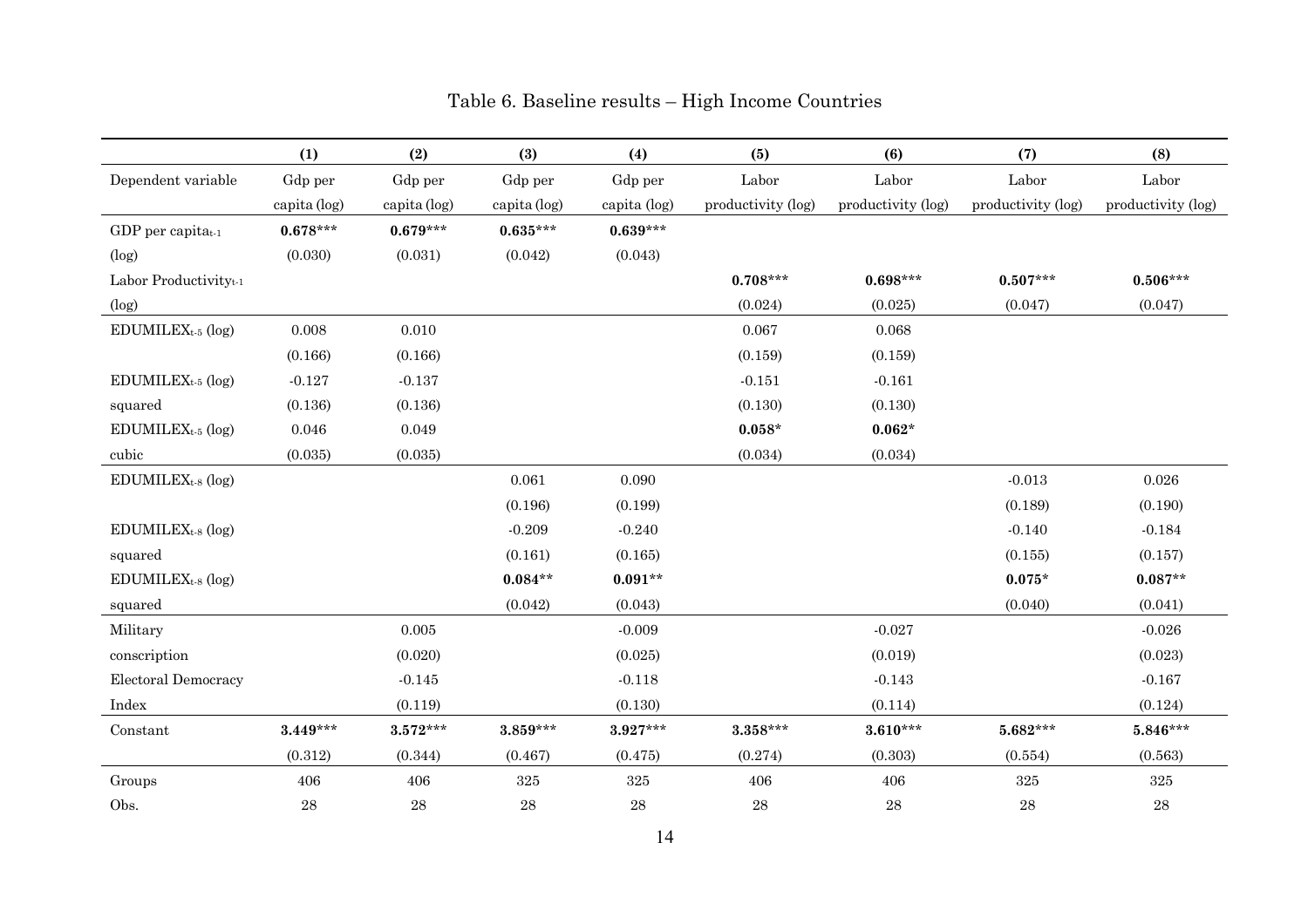| R-squared within                  | 0.5927 | 0.5944 | .4926      | 0.4943     | 0.7213 | 0.7241 | 0.3926                                                                                                                                        | 0.3993 |
|-----------------------------------|--------|--------|------------|------------|--------|--------|-----------------------------------------------------------------------------------------------------------------------------------------------|--------|
| R-squared between                 | 0.9923 | 0.9905 | 0.9944     | 0.9930     | 0.9980 | 0.9957 | 0.9893                                                                                                                                        | 0.9854 |
| R-squared overall                 | 0.9717 | 0.9698 | ${0.9750}$ | ${0.9735}$ | 0.9765 | 0.9732 | 0.9664                                                                                                                                        | 0.9615 |
| Standard error in parentheses. ** |        |        |            |            |        |        | . *** significant at 1%, **significant at 5%, *significant at 1%. For sake of readability statistically significant coefficients are in bold. |        |

|                                   | (1)          | (2)          | (3)          | (4)          | (5)                | (6)                | (7)                | (8)                |
|-----------------------------------|--------------|--------------|--------------|--------------|--------------------|--------------------|--------------------|--------------------|
| Dependent variable                | Gdp per      | Gdp per      | Gdp per      | Gdp per      | Labor              | Labor              | Labor              | Labor              |
|                                   | capita (log) | capita (log) | capita (log) | capita (log) | productivity (log) | productivity (log) | productivity (log) | productivity (log) |
| GDP per capitat1                  | $0.747***$   | $0.736***$   | $0.667***$   | $0.641***$   |                    |                    |                    |                    |
| (log)                             | (0.199)      | (0.020)      | (0.038)      | (0.039)      |                    |                    |                    |                    |
| Labor productivity <sub>t-1</sub> |              |              |              |              | $0.773***$         | $0.762***$         | $0.668***$         | $0.638***$         |
| (log)                             |              |              |              |              | (0.017)            | (0.018)            | (0.036)            | (0.036)            |
| EDUMILEX <sub>t-5</sub> (log)     | 0.005        | 0.009        |              |              | 0.016              | 0.022              |                    |                    |
|                                   | (0.023)      | (0.023)      |              |              | (0.023)            | (0.024)            |                    |                    |
| $EDUMILEXt-5 (log)$               | $-0.033*$    | $-0.031$     |              |              | $-0.016$           | $-0.013$           |                    |                    |
| squared                           | (0.020)      | (0.020)      |              |              | (0.021)            | (0.021)            |                    |                    |
| EDUMILEX <sub>t-5</sub> (log)     | 0.007        | 0.006        |              |              | 0.003              | 0.002              |                    |                    |
| cubic                             | (0.006)      | (0.006)      |              |              | (0.006)            | (0.006)            |                    |                    |
| $EDUMILEX_{t-8}$ (log)            |              |              | 0.026        | $0.046*$     |                    |                    | 0.036              | $0.058**$          |
|                                   |              |              | (0.026)      | (0.026)      |                    |                    | (0.027)            | (0.028)            |
| $EDUMILEXt-8 (log)$               |              |              | $-0.088***$  | $-0.105***$  |                    |                    | $-0.077***$        | $-0.096***$        |
| squared                           |              |              | (0.024)      | (0.024)      |                    |                    | (0.025)            | (0.025)            |
| $EDUMILEX_{t-8}$ (log)            |              |              | $0.025***$   | $0.029***$   |                    |                    | $0.025***$         | $0.029***$         |
| squared                           |              |              | (0.007)      | (0.007)      |                    |                    | (0.007)            | (0.007)            |
| Military                          |              | $-0.012$     |              | $-0.142**$   |                    | $-0.001$           |                    | $-0.139**$         |
| conscription                      |              | (0.052)      |              | (0.065)      |                    | (0.054)            |                    | (0.068)            |
| <b>Electoral Democracy</b>        |              | $0.203***$   |              | $0.258**$    |                    | $0.230***$         |                    | $0.307***$         |

### Table 7. Baseline results – Middle and Low Income Countries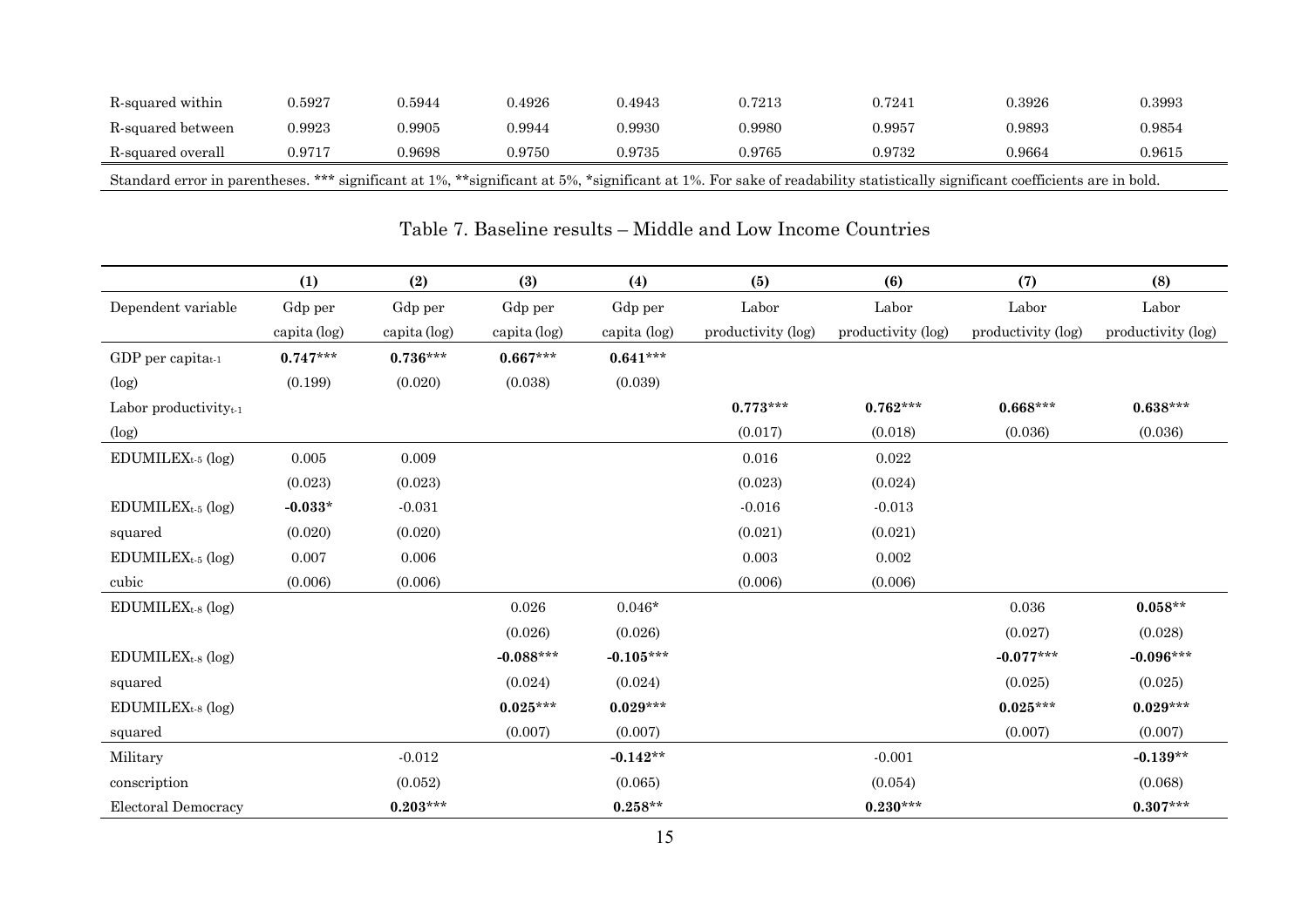| Index                                                                                                                                                                      |            | (0.078)    |            | (0.099)    |            | (0.081)    |            | (0.104)    |
|----------------------------------------------------------------------------------------------------------------------------------------------------------------------------|------------|------------|------------|------------|------------|------------|------------|------------|
| Constant                                                                                                                                                                   | $2.086***$ | $2.060***$ | $2.732***$ | $2.867***$ | $2.084***$ | $2.047***$ | $3.043***$ | $3.203***$ |
|                                                                                                                                                                            | (0.157)    | (0.164)    | (0.311)    | (0.312)    | (0.151)    | (0.158)    | (0.321)    | (0.321)    |
| Groups                                                                                                                                                                     | 440        | 440        | 348        | 348        | 440        | 440        | 348        | 348        |
| Obs.                                                                                                                                                                       | 32         | 32         | 32         | 32         | 32         | 32         | 32         | 32         |
| R-squared within                                                                                                                                                           | 0.7829     | 0.7866     | 0.5257     | 0.5428     | 0.8418     | 0.8449     | 0.5693     | 0.5864     |
| R-squared between                                                                                                                                                          | 0.9987     | 0.9955     | 0.9983     | 0.9826     | 0.9990     | 0.9947     | 0.9984     | 0.9748     |
| R-squared overall                                                                                                                                                          | 0.9867     | 0.9850     | 0.9867     | 0.9707     | 0.9862     | 0.9826     | 0.9855     | 0.9622     |
| Standard error in parentheses. *** significant at 1%, **significant at 5%, *significant at 1%. For sake of readability statistically significant coefficients are in bold. |            |            |            |            |            |            |            |            |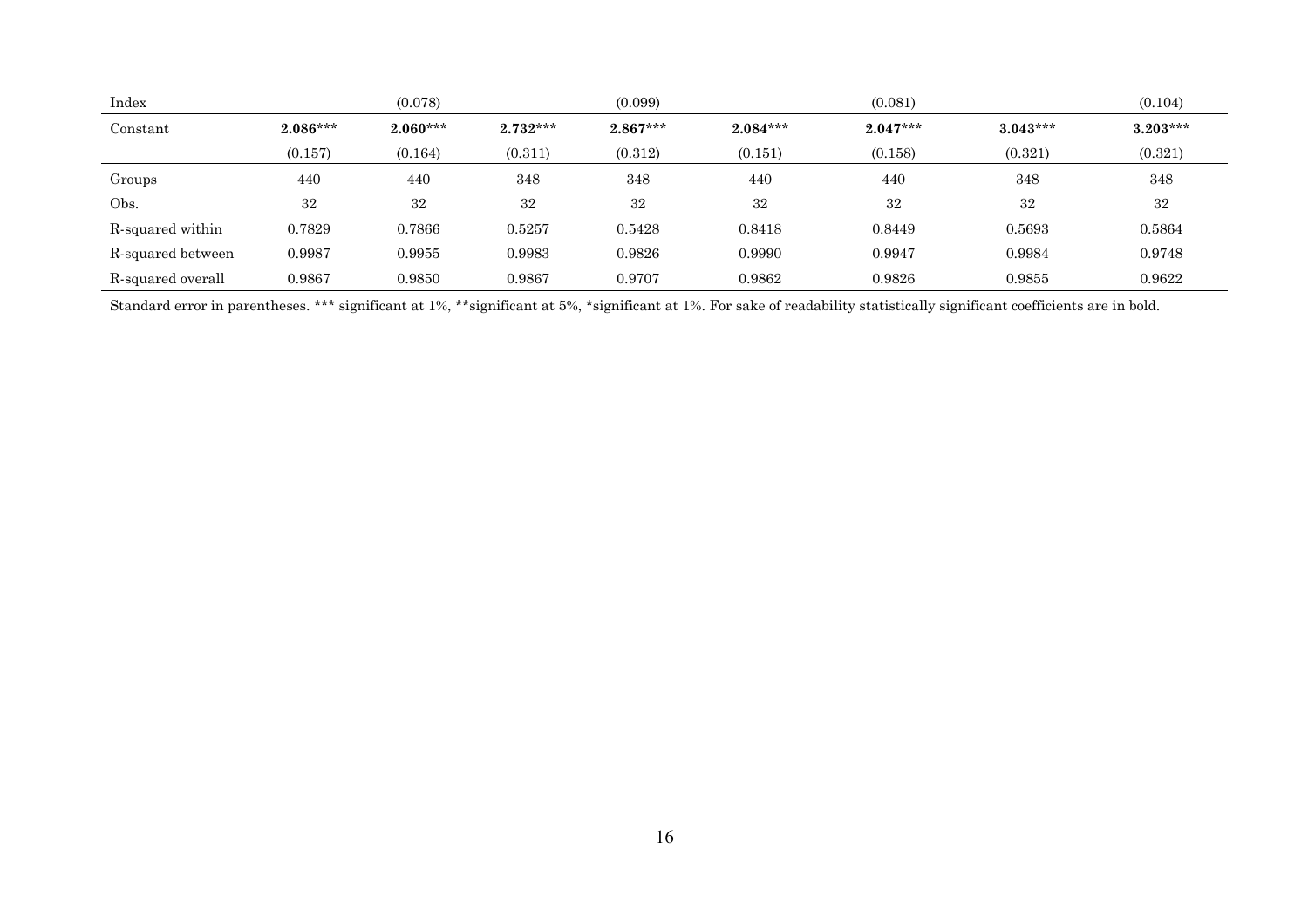#### **Conclusions**

The aim of this paper was to propose a target variable for a peaceful economic policy based on the evidence that education and military expenditures are countervailing factors in securing long-run growth. The key implication from a policy perspective is that balancing appropriately the investments in education and burden of unproductive military spending is a first-order importance for economic performance in the longrun. In order to analyse that, we have employed the ratio between public investment in education and military expenditures – here named EDUMILEX – as relevant variable to capture the impact of such balance on economic growth in the long-run. Findings exhibit a non-linear relationship between the EDUMILEX ratio and both GDP per capita and labor productivity. In particular data suggest that between GDP per capita and the EDUMILEX ratio a cubic relation exists. This means that for very low levels of EDUMILEX ratio, an increase of that ratio will result in increased GDP per capita until a critical level after which GDP per capita decreases. Eventually, beyond a critical value any additional increase of EDUMILEX ratio generates further GDP per capita growth. In a policy perspective it is reasonable that we consider the minimum critical value of the function derived from the regression as a target variable for economic policy. In fact, when considering GDP per capita as dependent variable and EDUMILEX was eight years lagged the computed target variable is 4.5 for highincome countries and 8.9 for middle and low-income countries. When labor productivity is considered and EDUMILEX was eight years lagged, the target variable computed is 3.8 for high-income countries and 6.3 for middle- and low-income economies. If we take a look to current data, it is clear that several developed economies appear to be far from such values.

Needless to say, this work cannot be considered as a conclusive evidence. However, it could be a point of departure for future research intended to provide policy-makers with a workable set of instruments for a peaceful economic policy.

17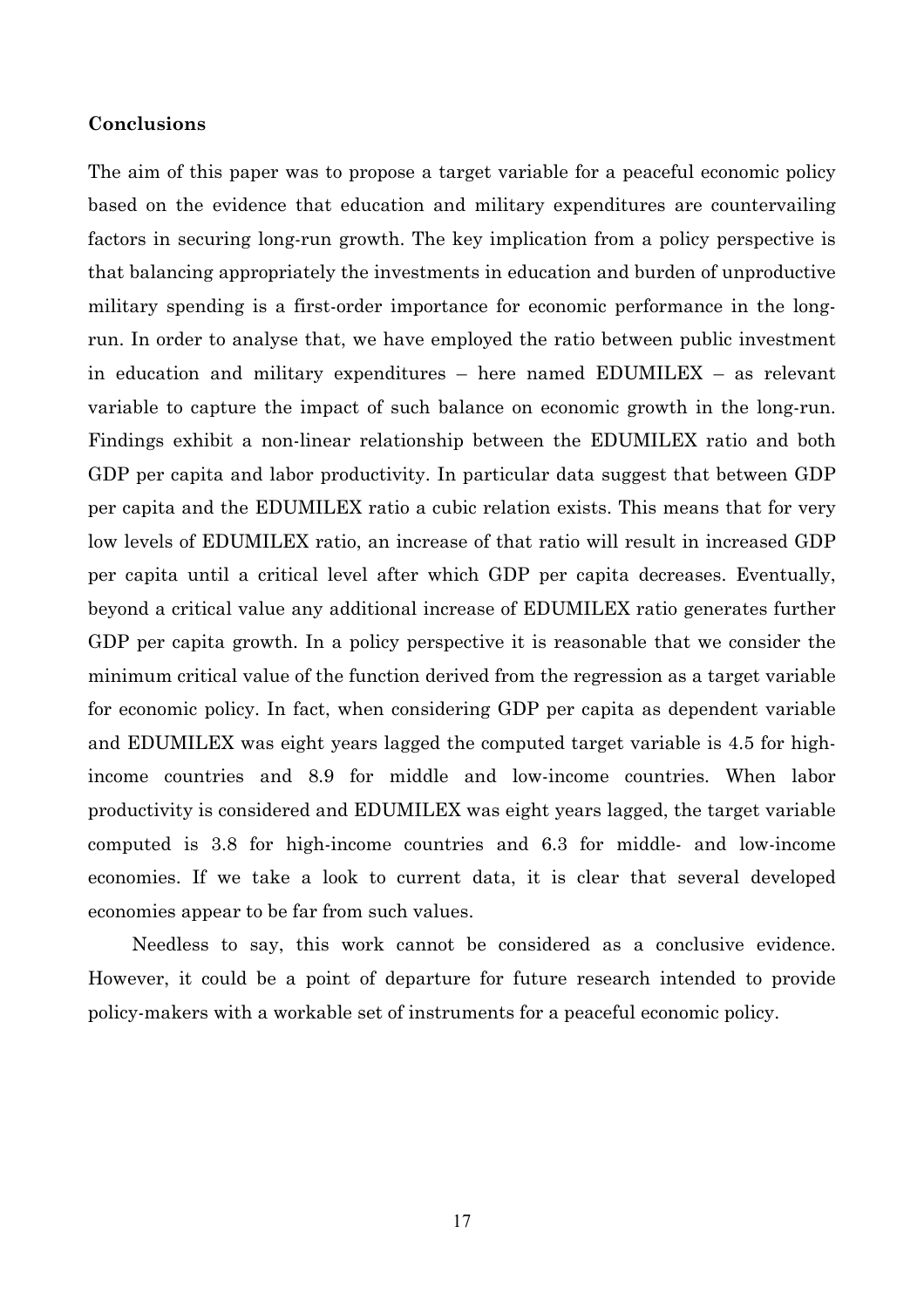## **References**

Acemoglu, D. and J.A. Robinson. 2012. *Why Nations Fail: The Origins of Power, Prosperity and Poverty*. New York: Crown.

Acemoglu D., Naidu S., Restrepo P. and Robinson J.A., (2019). Democracy does cause growth. *Journal of Political Economy*, vol.127(1), pp. 47-100.

Albalate, D., Bel, G. and Elias, F., 2012. Institutional determinants of military spending. *Journal of Comparative Economics*, vol.40(2), pp. 279-290.

Awaworyi Churchill, S. and Yew, S.L., 2018. The effect of military expenditure on growth: an empirical synthesis. *Empirical Economics,* vol. 55, pp. 1357–1387.

Baumol, W.J., 1990. Entrepreneurship: productive, unproductive, and destructive. *The Journal of Political Economy*, vol. 98(5), pp. 893-921.

Benos, N. and Zotou, S., 2014. Education and growth: a meta-regression analysis. *World Development*, vol. 64, pp. 669-689.

Caruso, R., 2017. Peace economics and peaceful economic policies. *The Economics of Peace and Security Journal*, vol. 12(2), pp. 16-20.

Caruso R., Addesa F., (2012), Country Survey: Military expenditure and Its Impact on Productivity in Italy, (1988-2008). *Defence and Peace Economics*, vol. 23, n.5, pp. 471- 484.

Cipollone, P. and Rosolia, A., 2007. Social interactions in high school: lessons from an earthquake. *American Economic Review*, vol. 97(3), pp. 948-965.

D'Agostino, G., Dunne, J.P. and Pieroni, L., 2019. Military expenditure, endogeneity and economic growth. *Defence and Peace Economics*, vol. 30(5), pp. 509- 524.

Dahl, R. 1971. *Polyarchy. Participation and Opposition*. New Haven, CT: Yale University Press.

Dunne, J.P. and Tian, N., 2015. Military expenditure, economic growth and heterogeneity. *Defence and Peace Economics*, vol.26(1), pp. 15-31.

Dunne, J.P. and Tian, N., 2020. Military expenditure and economic growth. *Oxford Research Encyclopedia of Politics.* 

doi*:* https://doi.org/10.1093/acrefore/9780190228637.013.1929